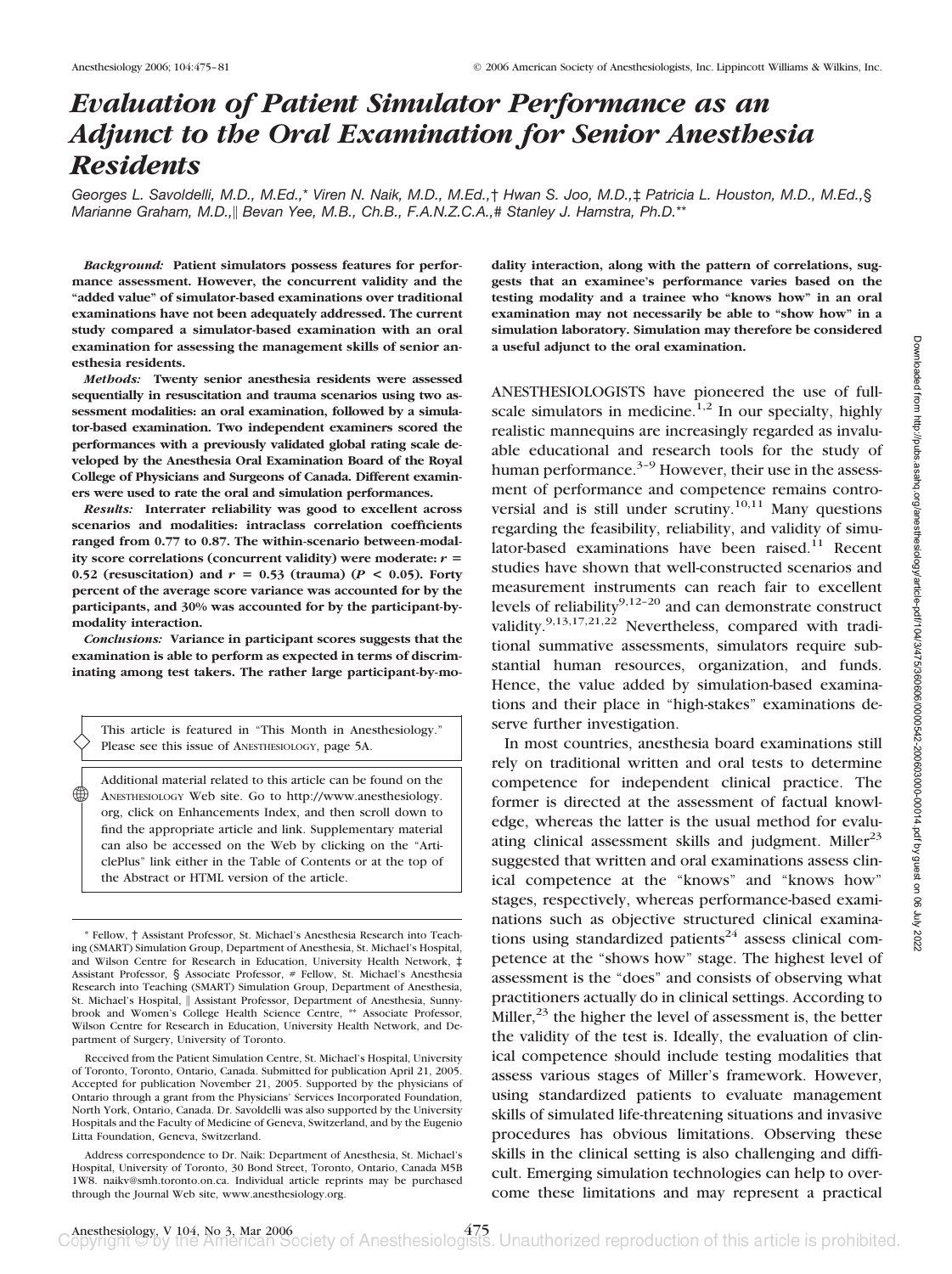alternative.25 Oral examination and simulator-based examination are thus considered to be complementary, but few studies in anesthesia have compared simulators with other measures of clinical performance.

The purpose of this study was to investigate the potential of simulation for assessing the performances of senior anesthesia residents and to correlate and compare simulator performance with a mock oral examination modeled on a genuine board certification examination. This study was designed to assess residents' clinical competence in similar content domains using these two modes of evaluation. We examined the interrater reliability and the sources of variation in the scores. Correlations of scores obtained with the two assessment modalities provided a measure of their concurrent validity.

## **Materials and Methods**

#### *Participants*

After institutional review board approval (St. Michael's Hospital, University of Toronto, Toronto, Ontario, Canada), all final-year anesthesia residents were invited to participate. Residents were recruited during their weekly seminars and were free to decline participation. In addition to informed consent, confidentiality agreements were obtained to ensure that the content of the clinical scenarios would not be disseminated before the end of the study.

#### *Scenario Development*

We developed two standardized patient management scenarios (clinical cases), testing different domains: a resuscitation scenario and a trauma scenario (additional information regarding this is available on the ANESTHESI-OLOGY Web site at http://www.anesthesiology.org). These domains were chosen for two reasons. First, these two domains are always tested during the 12-station oral examination for certification in Anesthesia given by the Royal College of Physicians and Surgeons of Canada (RCPSC). Second, they represent topics that lend themselves well to simulation. To ensure face and content validity, the study cases were derived from questions that had been previously used by the Anesthesia Oral Examination Board of the RCPSC. In addition, four faculty anesthesiologists involved in postgraduate medical education and two current RCPSC examiners reviewed their content. Particular attention was given to developing scenarios that had the capacity for simulation. For each of the clinical scenarios of resuscitation and trauma, an oral script and a simulator script were developed. Oral scripts modeled the format of traditional oral RCPSC questions. The simulator scripts consisted of programming scenarios into the computer software (Laerdal Scenario Builder) that controls the Laerdal SimMan Universal Patient Simulator (Laerdal Medical Canada Ltd.,

Toronto, Ontario, Canada). A thorough list of critical procedures, appropriate or inappropriate, that the examinees could potentially perform was included in the programming, so that the mannequin would react accordingly and in a standardized way from one candidate to another. In addition, the script described the timing and the content of verbal responses and actions that actors could provide to the candidate during the simulation session. To allow meaningful comparison between the two assessment modalities and minimize case specificity, scenarios and critical features given in the simulator were constructed to resemble the corresponding oral scenario. However, to avoid pattern recognition, the opening scenarios differed between the two assessment modalities.

#### *Study Design*

Each participant's oral examination was followed immediately by his or her simulator-based examination. In each assessment modality, the resuscitation scenario was followed by the trauma scenario. No feedback was provided between the two assessment modalities. Participants were not told that oral examination scenarios and simulator scenarios would be similar. After completing the study, participants were debriefed on their oral and simulator performances. During each study day, the participants were "quarantined" from each other between assessments. A questionnaire was administered to ascertain their perceptions of the oral and simulator-based examinations.

#### *Oral Examination Phase*

Each participant was assessed individually during an oral examination similar to the RCPSC examinations. Two examiners evaluated all participants. Time to discuss each question was limited to 12 min, as is customary during RCPSC examinations. At the end of the oral session, the examiners independently rated the performance using a global rating system.

#### *Simulator-based Examination Phase*

Before their simulator session, all participants were reoriented to the simulation environment. All simulatorbased examinations were performed using the Laerdal SimMan Universal Patient Simulator. Participants were told to manage the patient as they would in the clinical setting. They were also instructed to verbalize clinical findings, differential diagnoses, management, and treatment choices. Two investigators, not involved in the rating process, played standardized roles (emergency nurse and senior medical student during the resuscitation scenario, and emergency nurse and general surgeon during the trauma scenario). They were present to provide assistance as required by the candidate. The duration of the scenarios varied slightly according to the candidate performance; the average duration was 11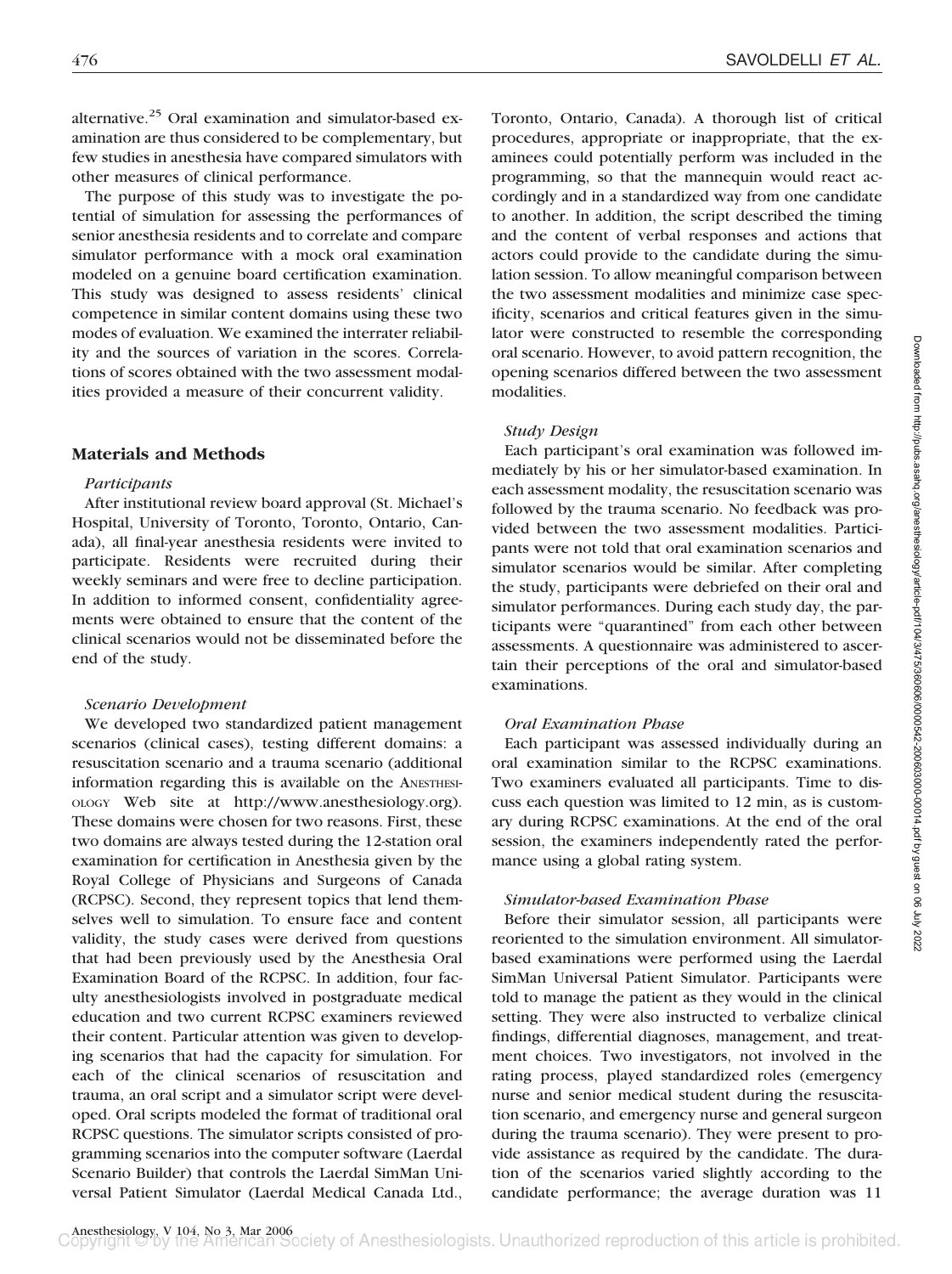min. The entire session was videotaped, and a graphical display of the patient's vital signs was overlaid on the videotape footage. Two examiners, different from those who evaluated the oral performance, independently reviewed and scored these tapes.

## *Scoring System and Scoring Process*

Participants' performances were scored using a nineitem scale developed and validated by the Anesthesia Oral Examination Board of the RCPSC (appendix). Five aspects of the performance were rated: evaluation of the patient, creation of differential diagnoses, problem-solving ability, application of knowledge, and communication skills. The first four aspects were rated twice: once when the examinee was dealing with the initial clinical problem and once more after the clinical situation had changed. Each item was rated on a five-point scale with anchored performance criteria. For historical reasons, the five-point scale uses the numbers 64, 67, 70, 73, and 76, rather than 1–5. In a recent study using a simpler version of the scale, Kearney *et al.*<sup>26</sup> confirmed that the RCPSC oral examination provided fair to good interrater and intrarater reliability. Before the scoring process, the examiners agreed that a performance score of 70 would be the minimum deemed acceptable for an independent practitioner. The nine scores of the scale were then averaged to produce a total score for the performance (minimum score 64, maximum score 76). Examiners were also asked to give each participant a pass or fail rating.

The four examiners were clinical faculty involved in education. Two of them, one in each assessment modality, were current members of the Anesthesia Oral Examination Board of the RCPSC. All were trained to use the scoring system for the assessment modality they were judging. To facilitate their task, they were provided with scenario templates developed with the clinical cases. These templates described the critical features and the major decision points that an ideal examinee's performance should include for each scenario in each modality. (Additional information regarding this is available on the ANESTHESIOLOGY Web site at http://www.anesthesiology. org.)

#### *Statistical Analysis*

Statistical analysis was performed using SPSS 11.5 (SPSS Incorporated, Chicago, IL). Descriptive statistics were used to analyze demographic data. Reliability and validity of the measurement instrument were studied using several approaches. The internal consistency of the nine-item measurement scale was determined using the Cronbach  $\alpha$ . Interrater reliability of the total scores (using the sum of all nine items) was determined using an intraclass correlation coefficient. Using an analysis of variance approach, $27$  we identified the relative sources of variance in the residents' scores (*e.g.*, participants,

raters, scenarios, assessment modality) within and across assessment modalities. Participants' scores were correlated between assessment modalities using the obtained Pearson correlation coefficients to assess the concurrent validity. A *P* value of less than 0.05 was considered statistically significant.

# **Results**

# *Demographics*

Twenty-one of 28 eligible residents participated in the study. One participant was excluded because of videotape malfunction during the two simulated scenarios. An additional simulator performance (trauma scenario) for one participant could not be scored because of technical recording difficulties. The mean participant age was 33.6 yr  $(\pm 3.8 \text{ yr})$ . Fifteen percent of the participants were female (4 of 20). This ratio was lower than the overall proportion in our program (around 40%) as a result of fewer women at this level of training during the study period. With one exception, all participants had experienced simulation-based education in the past. The number of previous simulator experiences ranged from 0 to 6 (median 3). All participants were Advanced Cardiac Life Support certified, but only 55% were Advanced Trauma Life Support certified.

# *Descriptive Statistics*

In the oral examination, the means  $(\pm SDs)$  of the total scores in the resuscitation and trauma scenarios were 57.1 ( $\pm$  13.4) and 57.0 ( $\pm$  13.0), respectively (expressed as percentages of the maximum score). The overall pass rates were 70% and 80% for the resuscitation and trauma scenarios, respectively. Corresponding scores in the simulator-based examination were 58.5 ( $\pm$  14.3) and 64.8  $(\pm 11.0)$ , with overall pass rates of 85% and 95%, respectively. Relatively large SDs and ranges of scores indicate that despite homogeneity in the participants' level of training, raters were still able to detect individual differences in participants' performances.

# *Reliability*

The internal consistency of the rating scale was high across scenarios, raters, and assessment modalities: Cronbach  $\alpha = 0.93 - 0.98$ . Interrater reliability was good to excellent across scenarios and modalities ranging from intraclass correlation coefficient (single rater)  $=$  $0.77 - 0.87$  ( $P \le 0.001$ ). The pass/fail agreement between the raters in both modalities was good. In the oral examinations, raters agreed on 37 of the 40 performances. In the simulator-based examinations, examiners agreed on all but one performance.

#### *Variance Components Analysis*

The analysis of variance components was performed separately for each assessment modality (fully crossed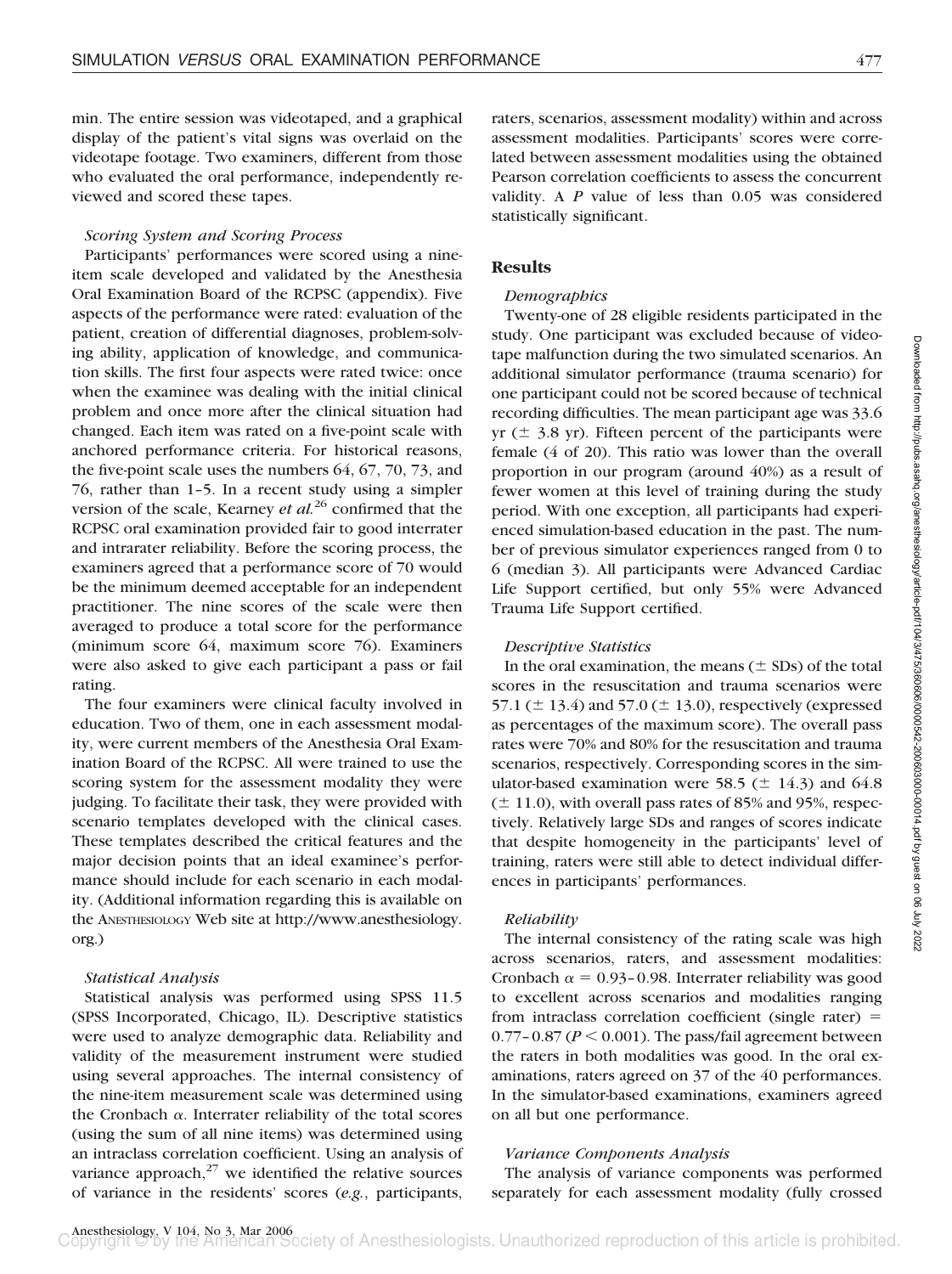| Table 1. Variance Components of the Resident Scores within |  |
|------------------------------------------------------------|--|
| Each Assessment Modality                                   |  |

|                               | Oral     |       | Simulator |       |
|-------------------------------|----------|-------|-----------|-------|
| Component                     | Estimate | ℅     | Estimate  | ℅     |
| Participant                   | 92.59    | 51.80 | 99.57     | 53.37 |
| Rater                         | 0.38     | 0.21  | 2.64      | 1.41  |
| Scenario                      | 0.0      | 0.0   | 13.48     | 7.22  |
| Participant $\times$ rater    | 13.57    | 7.59  | 8.66      | 4.64  |
| Participant $\times$ scenario | 51.23    | 28.66 | 42.79     | 22.94 |
| Rater $\times$ scenario       | 0.0      | 0.O   | 1.18      | 0.63  |
| Residual*                     | 20.99    | 11.74 | 18.24     | 9.78  |

\* Residual = triple order interaction (participant  $\times$  rater  $\times$  scenario) plus all unexplained sources of variance.

design: participants by rater by scenario). This provided a way of exploring the sources of variance in measuring performances. Table 1 illustrates that the sources of variance in both modalities followed similar patterns. The main source of variance was the participants, signifying that individual abilities accounted for more than half of the variance in observed scores. Because the purpose of an evaluation is to detect differences between examinees, most of the variance should be accounted for by the participants. The rater component reflects differences in rater mean scores; the low values indicate that the raters' stringency did not vary substantially. The scenario component reflects differences in scenario mean score; this provides an estimate of the variation in relative difficulty of the scenarios. The low value indicates that overall, the scenarios were of similar difficulty. The participant-by-rater interaction component provides an estimate of how the various raters differ in their ranking of the examinees. In a fair test, this component should be equal or close to zero. The participant-by-scenario interactions were the second largest source of variance, indicating that rank ordering of examinee differed for each scenario. The last variance components are the residual variances that include the triple-order interaction and all other unexplained sources of variance; this is generally considered to be an estimate of the error variance.

After averaging the scores of the two raters, a single score was obtained for each participant in each scenario and in each modality. This provided a way of exploring the role of the assessment modality as a source of variance (participant by scenario by modality). Table 2 shows a variance component analysis of the average scores. Again, the main source of variance was the participant, signifying that individual abilities accounted for 40% of the variance in observed scores. The largest interaction variance component was the participant-bymodality interaction. The latter component indicates that rank ordering of examinee during a similar scenario (resuscitation or trauma) differs substantially between each assessment modality. This finding alone strongly suggests that the addition of the simulator as a modality

**Table 2. Variance Components for the Average Scores across Assessment Modalities**

| Component <sup>*</sup>        | <b>Estimates</b> | $\%$  |
|-------------------------------|------------------|-------|
| Participant                   | 59.75            | 40.01 |
| Scenario                      | 1.04             | 0.69  |
| Participant $\times$ scenario | 6.43             | 4.31  |
| Participant $\times$ modality | 44.98            | 30.12 |
| Scenario $\times$ modality    | 2.06             | 1.38  |
| Residual†                     | 35.07            | 23.49 |
|                               |                  |       |

\* The assessment modality was considered a fixed factor; hence it does not appear in the main effects.  $\dagger$  Residual = participant  $\times$  scenario  $\times$  modality plus all unexplained sources of variance.

picks up strengths or weaknesses in some residents' performances that would otherwise be missed by the oral examination.

## *Correlation between Assessment Modalities*

Oral examination scores correlated moderately with simulator scores: Pearson  $r = 0.52$  and 0.53 (resuscitation and trauma scenario respectively;  $P \leq 0.05$ ). This indicates a relatively low level of concurrent validity between the two testing modalities. Finally, any participant who received a "fail" rating in the simulator-based evaluation also received a "fail" rating from at least one examiner during the corresponding oral scenario.

# *Residents' Opinions of Oral and Simulator Assessment*

Table 3 presents the percentage of participants that agree and disagree with the statements proposed in the poststudy questionnaire. Most residents agree that the simulator may be a useful adjunct but express caution before widespread adoption—local and national access to simulation-based education and evaluation must be improved. The participants also noted the need for further validation research.

# **Discussion**

Our results suggest that clinical judgment and management skills of senior anesthesia residents can be assessed using a simulator with a level of reliability equivalent to that of an oral examination. In addition, simulator and oral examinations demonstrate only moderate concurrent validity.

In this study, we used the same rating scale for both assessment modalities. However, the performance expectations were somewhat different for the oral and the simulator-based examination. Oral scorings rewarded logical sequencing of reasoning, verbalization of management plans, and the ability to convey opinions in a precise and concise way. Simulator scorings mostly rewarded logical sequencing of management steps, demonstration of proper technical abilities, and ability to communicate and lead a medical team (see Web En-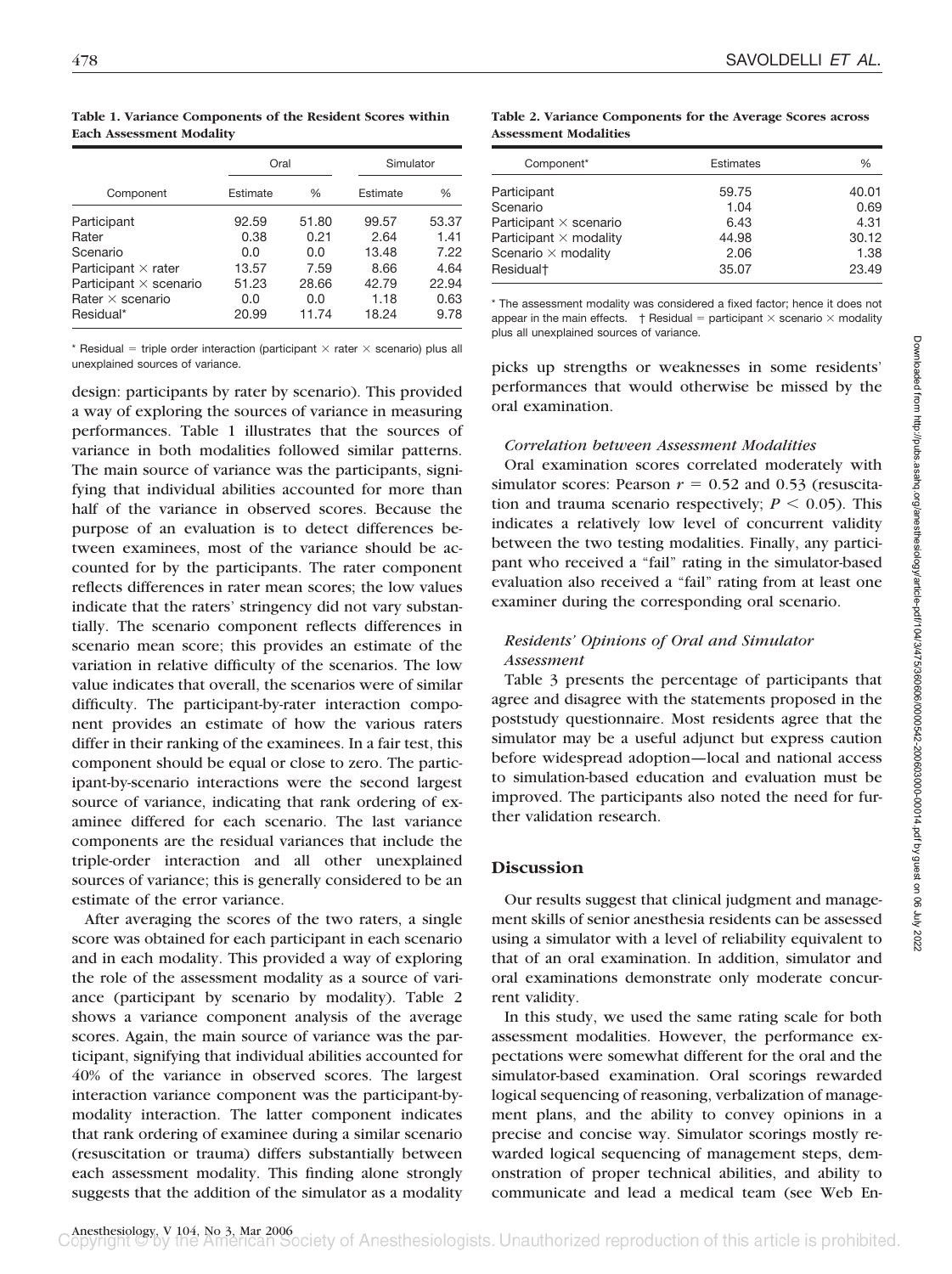| Statement                                                                                                                      | Strongly Agree or<br>Agree, % | Strongly Disagree or<br>Disagree, % |
|--------------------------------------------------------------------------------------------------------------------------------|-------------------------------|-------------------------------------|
| Simulation-based examination is useful as an<br>assessment tool                                                                | 75                            | 5                                   |
| Further research in the field is needed before its use in<br>formal evaluation                                                 | 90                            | 0                                   |
| For ACLS and ATLS management: simulator-based<br>examination reflects clinical competency better than<br>oral examination      | 75                            | 0                                   |
| Prior simulator experience is mandatory before its use<br>as an evaluation tool                                                | 90                            | 5                                   |
| Simulator-based examination has the potential for<br>being incorporated into the specialty certification<br>exam in anesthesia | 50                            | 10                                  |

#### **Table 3. Residents' Opinions of Oral and Simulator Assessment (n 20)**

Responses derived from a five point Likert scale (1 = strongly disagree; 2 = disagree; 3 = undecided; 4 = agree; 5 = strongly agree). The "undecided" category is not shown in the table.

ACLS = Advanced Cardiac Life Support; ATLS = Advanced Trauma Life Support.

hancement). The following are some examples of suboptimal performances observed during the simulated sessions that were not observable in the oral: inappropriate protection of the cervical spine during airway management, failure to perform chest compression despite recognizing the absence of pulse, failure to perform needle decompression of a tension pneumothorax, incorrect sequence of physical evaluation and/or treatment during patient management. Therefore, the differences between oral and simulated scores reflected differences between the oral and simulated performance endpoints.

Despite similarity in the domains of knowledge tested, performance scores obtained with the two assessment modalities correlated only moderately. The coefficient of approximately 0.5 indicates that scores obtained during an oral examination explained only approximately one quarter of the variance of the scores obtained in the simulator assessment. In addition, the participant-by-modality interaction was an important source of the scores variance, indicating that some candidates performed better in the oral examination than in the simulator and *vice versa*. This signifies that an examinee's performance varies based on the testing modality and suggests that a trainee who "knows how" in an oral examination may not necessarily be able to "show how" in a simulation laboratory. These results are in accordance with Miller's conceptual framework of performance assessments described in the introduction. $^{23}$ 

Several other sources of variance may explain the differences in the scores. The variance component analysis clarifies why the scores differed from one evaluation to another. A legitimate concern is the rater-related variance linked to judges' subjectivity, particularly when the raters use holistic evaluation tools and know some of the candidates, as was the case in our study. There is, however, some evidence that, when expert raters assess complex performances, global scales have excellent psy-

chometric properties and are even more likely to capture increasing levels of expertise compared with checklists.28,29 Their main advantage is to capture the adequacy of timing and sequencing of patient management that are characteristics of complex patient care. In our study, the total variance linked to the examiners (main effect plus participant-by-rater interaction) was modest (7.8% of the oral and 6.1% of the simulator scores). Previous studies using experts and global ratings have reported similar results.<sup>20,30</sup>

Another well-known source of variance is the participant-by-scenario interaction. In our study, this was the second largest variance component in each modality. This indicates that participants' performance varies between scenarios, and performance in one scenario moderately predicts performance in another scenario. However, this latter component was lower in our study than in previous reports.<sup>19,20,30</sup> One plausible explanation is that the two domains that were tested, resuscitation and trauma care, share some generic management principles. It is likely that had we tested very different domains, the participant-by-scenario variance would have been greater. Interestingly, after averaging the scores of both raters to assess the effect of the testing modality, the participant-by-scenario interaction decreased significantly. Another source of variance, the participant-bymodality interaction, became more important than the effect of the scenario itself. This suggests that if the two modalities are combined, fewer encounters might be needed to reliably test examinees' competence in one clinical domain. Finally, the residual variance components, an estimate of the error variance, were acceptable and comparable to what has been reported.<sup>20</sup>

Every participant who received a "fail" rating in the simulator-based evaluation also received at least one "fail" rating during the corresponding oral scenario. This adds further support to the concurrent validity of the simulator compared with the oral examination. One may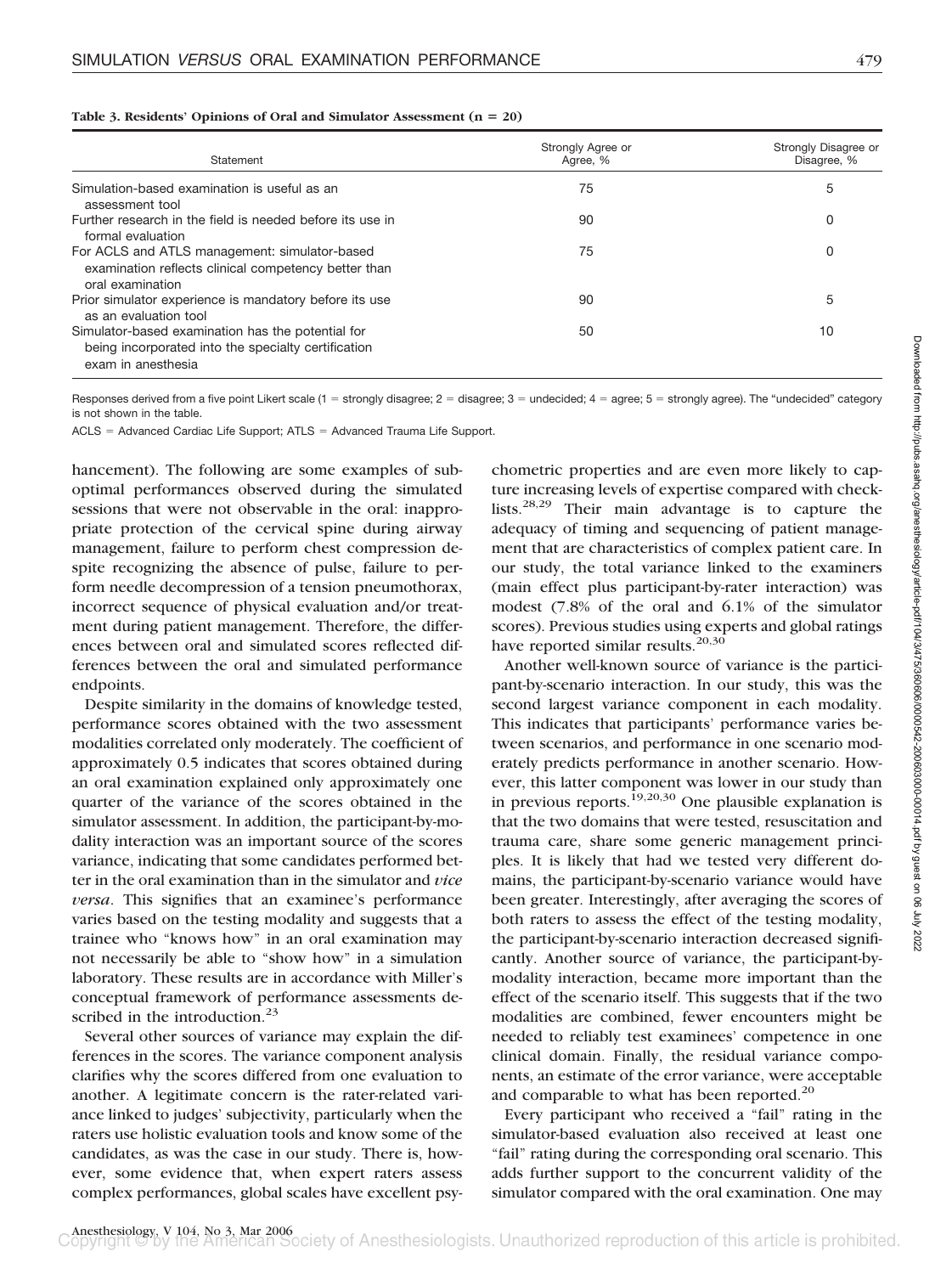argue that if the purpose of the test is to reach a pass/fail decision, why bother doing complex and costly simulator tests? However, our results also suggest that the simulator measures important untested abilities in trainees that would otherwise be unfavorably rated in the oral examination alone. In addition, the current study was limited to testing only two scenarios in two specific clinical domains.

Few studies have compared simulator performance with other modes of evaluation. Morgan *et al.*<sup>15,16</sup> found no or weak correlations between simulator assessments of medical students and their written or clinical evaluations during their anesthesia rotation. The poor correlation with the written examination can be explained by the fact that this test measures factual knowledge at Miller's stage of "knows," *i.e.*, at a lower stage compared with the oral examination. In a multicenter study, Schwid *et al.*<sup>21</sup> compared assessments from mock oral and simulation examinations and found results that were similar to ours  $(r = 0.47)$ . However, this was not the primary purpose of their study, and unrelated scenarios and different domains of knowledge tested in each modality may have influenced their results. This source of variation in performance assessment is known as "case specificity" and may have led to a moderate correlation.<sup>23</sup> In the current study, we have used similar scenarios in the two evaluation modes in an attempt to control for this confounding variable. Interestingly, although this design may have favored a stronger correlation, our results are comparable to those reported by Schwid et al.<sup>21</sup>

Responses to the poststudy questionnaire suggest that future simulator-based assessments will likely gain acceptance among examinees. A majority of the participants thought that simulation was a useful assessment tool and that for advanced cardiac and trauma management, their simulator performance reflected their clinical competency better than oral examinations did. They also agreed that a simulator-based examination has the potential for being incorporated into the specialty certification examination in anesthesia. Nevertheless, the majority recognized that further research was needed and that previous experience and access to simulation was required before consideration could be given to its use for high-stakes evaluation. Interestingly, the only study participant who had no previous experience with simulation did not seem to be at a disadvantage compared with other candidates. In addition, although their scores tended to be higher in both modalities, the performances of residents with Advanced Trauma Life Support training did not statistically differ from nontrained residents.

The current study has limitations. As mentioned, the relatively small number of scenarios limits the generalizability of the results. The use of multiple scenarios would have permitted us to draw conclusions on a larger range

of skills. Recent studies using a generalizability theory approach<sup>27</sup> have addressed this important issue using a variety of measurement instruments.<sup>19,20,30</sup> Depending on the study, the number of raters, and the scoring system, the authors found that between 8 and 15 short simulated encounters would be necessary to achieve a reliable assessment. The second limitation is that we used identical raters for two scenarios within each assessment modality. We designed our study this way for two reasons: first, to keep the simulator examiners blinded from the oral performance, and second, to be consistent with what is currently done during a Royal College examination (external validity). The constant order of presentation of the assessment modalities, oral followed by simulation, is another limitation. This design does not allow us to assess the effect of sequencing on the results. It was chosen because of a limited sample. A larger sample, divided into two groups, one starting with the oral and the other with the simulator, would have permitted to assess the effect of sequencing. The similarities between oral and simulated scenarios might have further influenced the impact of sequencing. Our attempt to control for "case specificity" (by using similar scenarios) was a rational choice in this experimental study. However, it would certainly be worthwhile to repeat the study using different case scenarios in the two modalities, randomly chosen from a universe of cases. This may in fact better reflect the way simulation might be used for future testing.

In conclusion, our results suggest that examinees differ in performance based on how the skills are assessed. Resident scores on the oral examination ("knows how") were not a good predictor of how a particular resident performed in a simulator-based assessment ("shows how"). Examinees may differentially benefit or be penalized from an assessment based on either of these two modalities. Simulation may therefore be considered a useful adjunct to the oral examination to measure clinical competence of senior anesthesia residents. To our knowledge, only one country, Israel, has incorporated simulation in its national board certification examination in anesthesiology. $31$  It is probably necessary that before its wide acceptance by licensing authorities for highstakes examination, larger studies must be conducted. Future studies should look at the relation between simulator performance and real clinical practice. However, the ultimate question of whether one assessment modality predicts best what a clinician actually does in practice will be difficult to answer. Therefore, trainees' competency, even in a single competence domain such as trauma or resuscitation management, may need to be assessed using multiple assessment modalities. Finally, issues of equal accessibility to simulators during training and familiarity with the tool before the examination will need to be addressed.